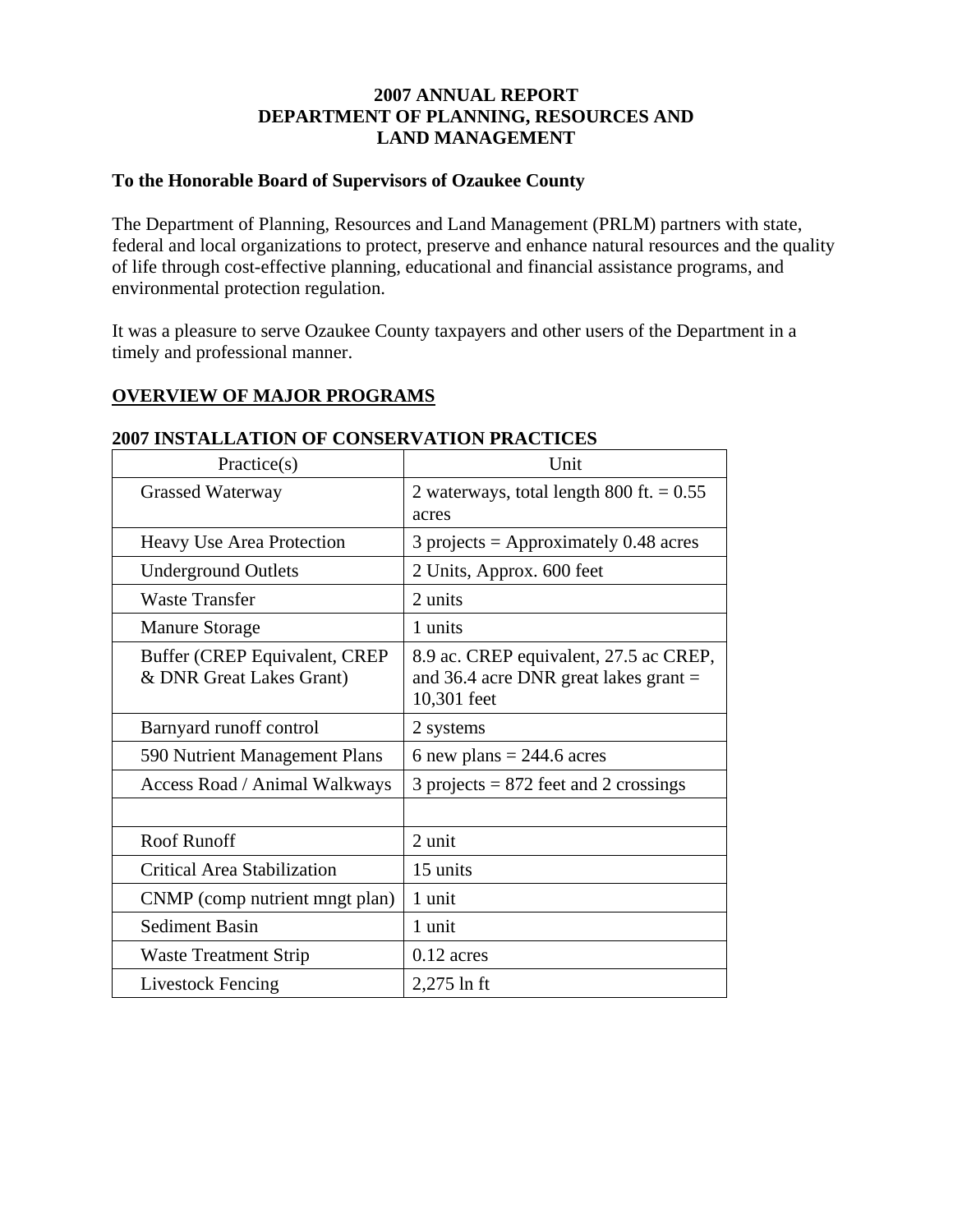| <b>Total State Cost Share Grant Amounts:</b>                                   |  |  |
|--------------------------------------------------------------------------------|--|--|
| SWRM 2007 Bonded Money = $$55,942.00$<br>1)                                    |  |  |
| SWRM 2006 carried over money = $$13,448.54$<br>2)                              |  |  |
| SWRM 2007 Soft Money = $$7,000.00$<br>3)                                       |  |  |
| Great Lakes Grant = $$50,880.00$<br>4)                                         |  |  |
| 5) Targeted Runoff Mgt. Grant = $$67,105.54$                                   |  |  |
|                                                                                |  |  |
| Total state money available for $2007 = $194,376.08$                           |  |  |
| Money returned to the state, because the projects did not materialize $=$      |  |  |
| \$10,329.36.                                                                   |  |  |
| State money not used in 2007, but was able to be carried over into $2008 =$    |  |  |
| \$22,301.72.                                                                   |  |  |
| Total state dollars spent in 2007 for conservation projects = $$161,745.00$ .  |  |  |
| Federal cost share dollars used in the county:                                 |  |  |
| 1) EQIP 2007 contracts = over $$20,000.00$                                     |  |  |
| CREP 2007 contracts to be paid for the next 15 years = over $$45,000.00$<br>2) |  |  |
| 3) CRP 17 contracts renewed for 10 years = Unknown dollar amount               |  |  |

Cost share dollars were provided from the following state and federal incentive programs: State Soil & Water Resource Management (SWRM) Grant, State Targeted Runoff Management Grant (TRM), State DNR Great Lakes Grant (GL), Federal Conservation Reserve Enhancement Program (CREP), and USDA Environmental Quality Incentive Program (EQIP).

### **2007 WISCONSIN FARMLAND PRESERVATION PROGRAM**

Conservation plans are on file for approximately 174 landowners who participated in the Farmland Preservation Program (FPP) in 2007. Conservation plan status reviews were started on 22 landowners. NR 151 and DATCP 50 compliance checks are also being done on all spot checks as a requirement of the state.

### **NONMETALLIC MINING RECLAMATION**

The PRLM Department is presently working with operators of three active sand/gravel pits in the Town of Fredonia monitoring implementation of their reclamation plans. All of the mine operations are inspected on an annual basis and have approved reclamation plans and associated financial assurance. The total unreclaimed acreage of nonmetallic mining within the jurisdiction of Ozaukee County is approximately 106 acres.

# **2007 WILDLIFE DAMAGE ABATEMENT & CLAIMS**

This program offers abatement and claims assistance to agricultural producers who suffer economic loss from crop damage due to one of the following species: deer, geese, and turkeys. Through this 100% state-funded program, numerous agricultural crop fields were evaluated for damage. Five crop producers enrolled in the program with about another  $5 - 10$  inquiring on the program rules. A total of \$964.49 was spent on temporary electric fences and repellants for deer. Typically 20-50 calls are taken every year regarding damage complaints which the program does not cover for cost sharing, but provides for technical assistance. Two claims were approved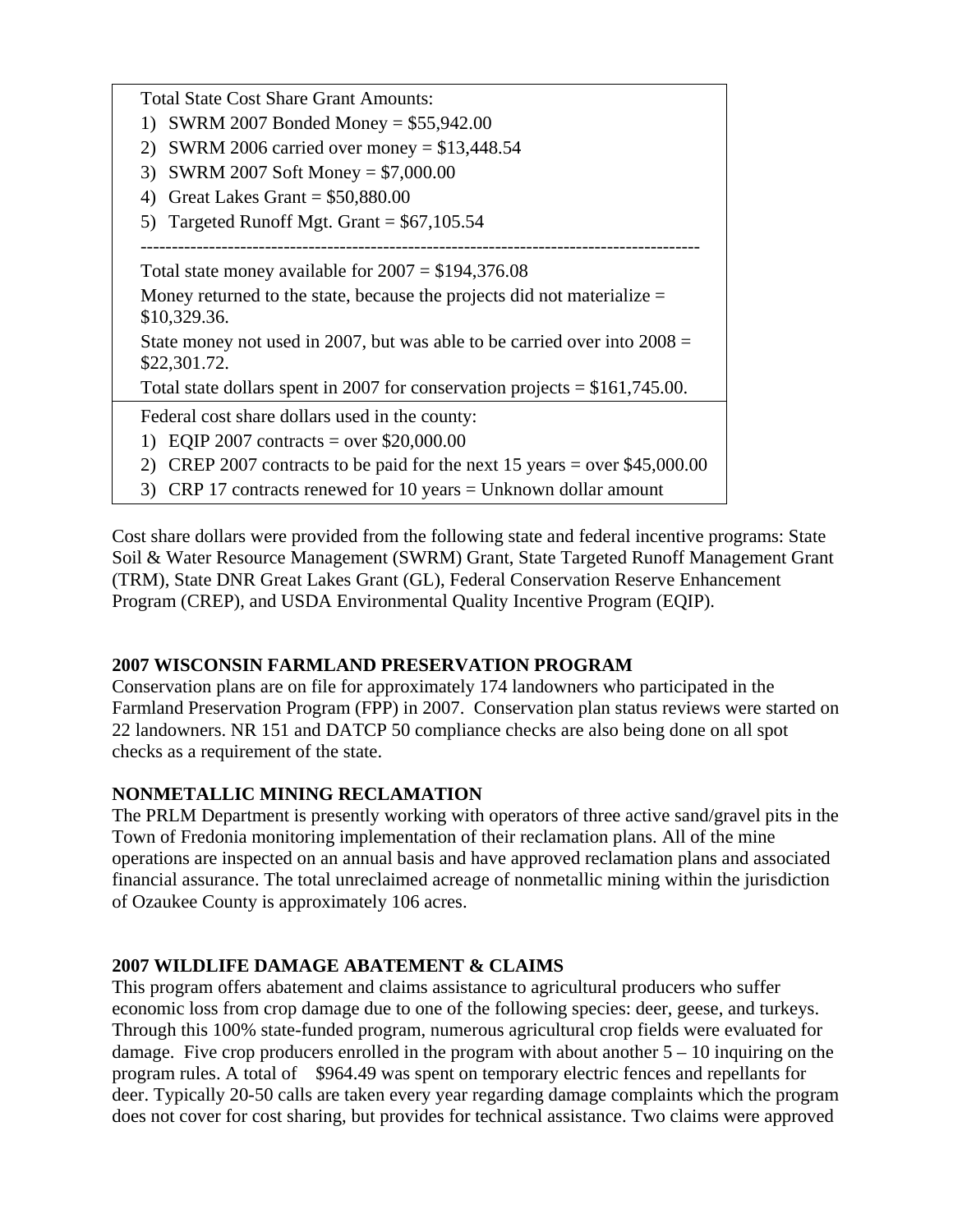for payment. One claim was for deer damage in a nursery and one was goose damage to a corn field. The claims total \$3,929.07.

#### *Deer Donation*

Ninety one deer were donated through the deer donation program. A total of 2,991 lbs. of ground venison was distributed to: Family Sharing in Grafton, and Random Lake Area Interfaith Pantry. The program paid 100% of the processing cost of \$4,550.00. The Cedarburg chapter of Whitetails Unlimited donated \$1,000.00 to offset the dumpster, freezer rental, and processing costs of the two processors (Blau's Saukville Meats and Schwai's Meat & Sausage).

### **TREE & SHRUB SALE PROGRAM**

Approximately 43,525 trees and shrub plants were sold to approximately 380 landowners. The department tree planter was leased to three landowners who planted 15,000 trees.

### **STORMWATER MANAGEMENT**

A General Permit to discharge under the Wisconsin Pollution Discharge Elimination System (WPDES) was issued to Ozaukee County to discharge stormwater from all portions of the municipal separate storm sewer system. The WPDES permit is effective January 19, 2006 through December 31, 2010. The permit requires the implementation of a public education and outreach program, illicit discharge detection and elimination program, construction site pollutant control, post construction stormwater management, and pollution prevention program.

### **SANITATION**

The Planning, Resources and Land Management Department issued **143** State of Wisconsin sanitary permits to allow the installation of Private Onsite Wastewater Treatment Systems (POWTS) within the county. The following table is an explanation of these permits.

| <b>System Type</b>                             | Number of<br><b>Permits Issued</b> | <b>New</b><br><b>Construction</b><br>POWTS $(\% )$ | <b>Replacement</b><br>POWTS $(\% )$ | <b>Total</b><br>Revenue $(\$)$ |
|------------------------------------------------|------------------------------------|----------------------------------------------------|-------------------------------------|--------------------------------|
| A+0 Mound                                      | $\overline{0}$                     | $\overline{0}$                                     | $\boldsymbol{0}$                    |                                |
| $A+0$ Mound<br>with pretreatment               | $\overline{0}$                     | $\overline{0}$                                     | $\boldsymbol{0}$                    |                                |
| A+4 Mound                                      | 56                                 | 61                                                 | 39                                  |                                |
| $A+4$ Mound<br>with pretreatment               | 13                                 | 46                                                 | 54                                  |                                |
| At-Grade                                       | 6                                  | 67                                                 | 34                                  |                                |
| Conventional                                   | 10                                 | 20                                                 | 80                                  |                                |
| <b>Holding Tank</b>                            | 19                                 | 37                                                 | 63                                  |                                |
| <b>In-Ground Pressure</b>                      | $\overline{0}$                     | $\overline{0}$                                     | $\theta$                            |                                |
| <b>In-Ground Pressure</b><br>with pretreatment | $\overline{2}$                     | $\theta$                                           | 100                                 |                                |
| Mound                                          | 30                                 | 53                                                 | 47                                  |                                |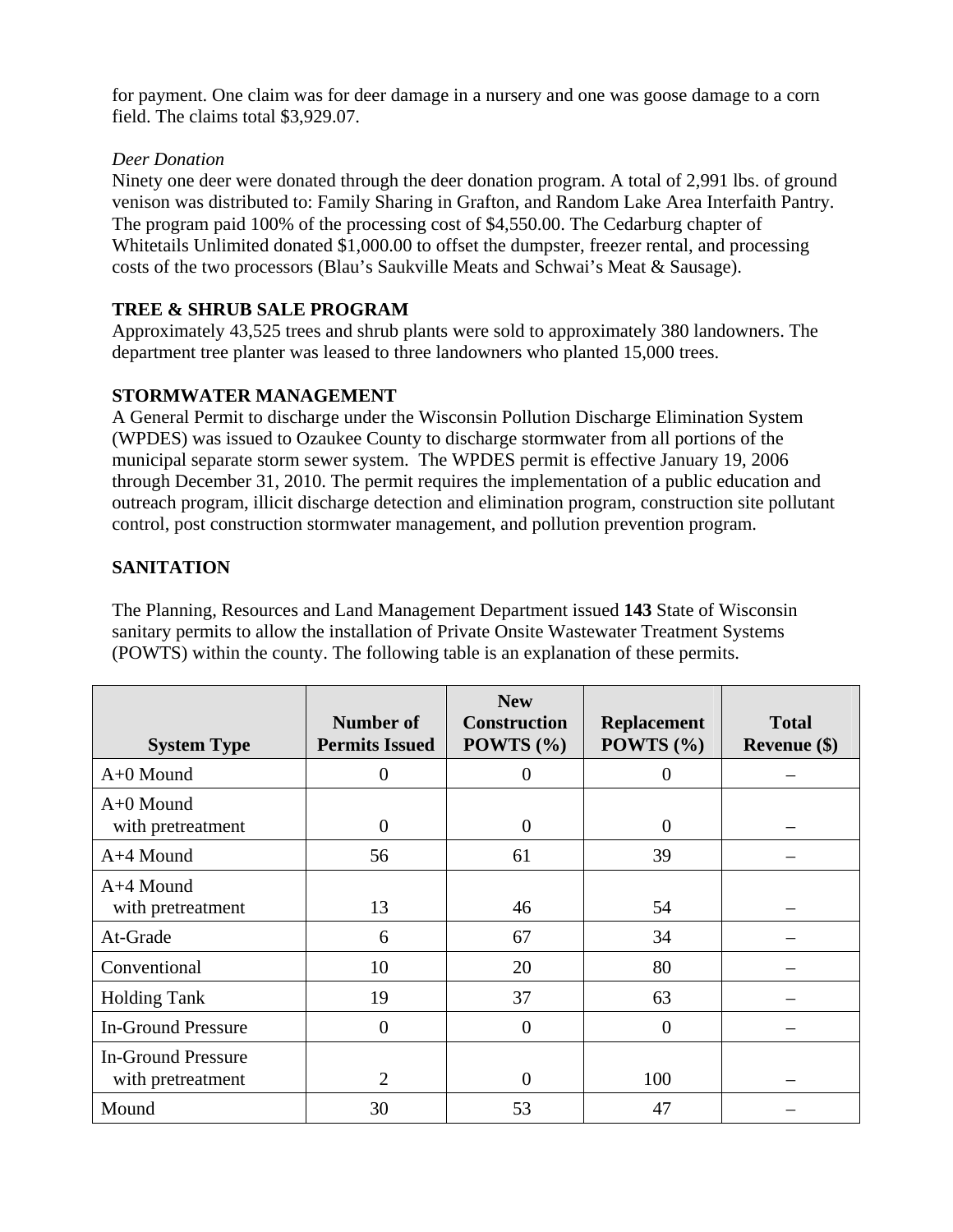| Mound<br>with pretreatment                                                                    | っ   |     | 100 |             |
|-----------------------------------------------------------------------------------------------|-----|-----|-----|-------------|
| <b>Modifications</b><br>all system types*                                                     |     | N/A | 100 |             |
| Total:                                                                                        | 143 | 48  | 52  | \$85,750.00 |
| * Modifications include component replacements and/or additions on existing systems.          |     |     |     |             |
| <b>Ten</b> additional state permits were issued as transfers and renewals (revenue \$650.00). |     |     |     |             |

The department also issued **13** county permits for existing POWTS: **five** for system reconnections, **six** for system abandonments, and **two** for system repairs.

As a Department of Commerce agent for POWTS plan review, the PRLM Department reviewed **132** plans. A total of **\$20,180.00** was collected in plan review fees. Department inspectors also performed **138** final inspections during the year.

## **POWTS MAINTENANCE PROGRAM**

The department issued **2,361** notices for required routine maintenance on POWTS within the county. As of December 31, approximately **650 (28%)** of the POWTS involved were noncompliant. In December, all outstanding POWTS maintenance fees were added to the applicable 2007 property tax bills as a one-time assessment. A total of **\$17,550.00** is expected to be received through the Office of the Treasurer as tax payments are made. Total maintenance fees received by the department for the year amounted to **\$20,700.00**.

### **WISCONSIN FUND**

The department processed **16** applications for the Wisconsin Fund Private Sewerage System Replacement or Rehabilitation Grant Program. A total of **\$75,589.00** was distributed to these applicants.

### **SHORELAND ZONING**

The department issued **61** zoning and stipulated permits to allow the improvement of lands within the shoreland area of the county. The following table is an explanation of these permits:

| <b>Permit Type</b>   | <b>Number of</b><br><b>Permits Issued</b> | Revenue (\$) |
|----------------------|-------------------------------------------|--------------|
| Principal Structure* | 27                                        |              |
| Accessory Structure* | 14                                        |              |
| Stipulated           | 12                                        |              |
| General              |                                           |              |
| <b>Total:</b>        | 61                                        | \$14,944.00  |

| *Includes modification and/or addition |  |
|----------------------------------------|--|
|----------------------------------------|--|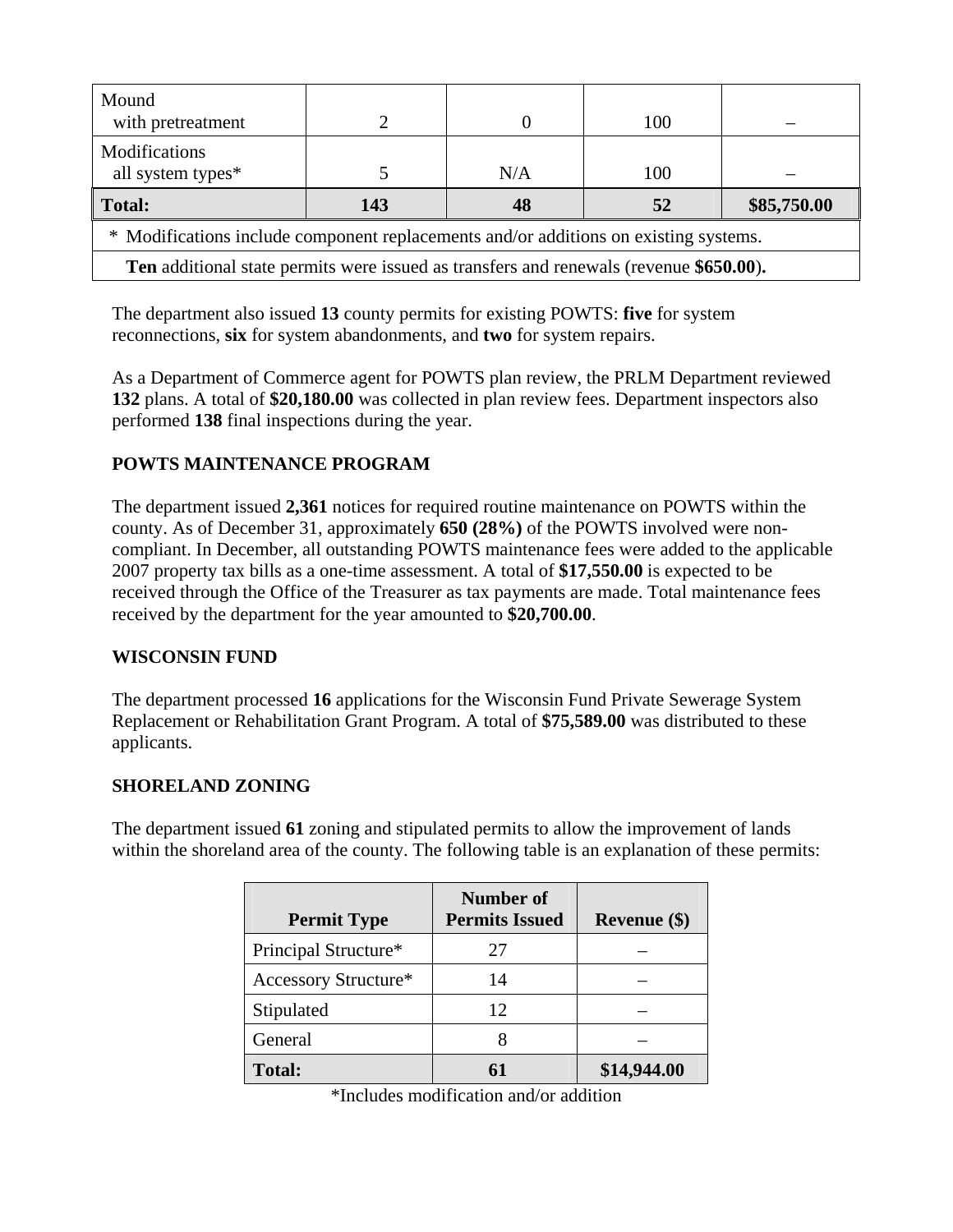The department presented **two** applicants to the Board of Adjustment. Of these applications, **one** was for a conditional use (special exception) permit, and **one** was for a variance. Both applications were approved. Application fees amounted to **\$550.00**.

The department presented **two** applicants to the Environment and Land Use Committee. Both were for preliminary plat review and both applications were approved. Application fees amounted to **\$1,100.00**.

### **USDA-NATURAL RESOURCES CONSERVATION SERVICE (NRCS) PROGRESS SUMMARY**

• Betsy Gillen serves as the USDA District Conservationist for Ozaukee and Washington County. She is stationed in the West Bend office and travels to the Port Washington office to assist Ozaukee County landowners.

 Below are some of the tasks completed by the USDA Natural Resources Conservation Service in 2007:

- Conservation plans were completed on approximately 3,500 acres planned down to "tolerable" soil loss levels.
- Assisted 2 landowners through the Environmental Quality Incentives Program (EQIP). One completed a sediment basin & 0.20 acres of Heavy Use Area protection. The other did a CNMP.
- Assisted in resigning 17 contracts (approximately 400 acres) into Conservation Reserve Program (CRP).
- Applied for 3 "State" EQIP Manure Storage & CNMP's. One was accepted.
- Two landowners were accepted in the 2008 EQIP "General" sign-up. Items included in the contracts include: 1 CNMP, 2 Terraces, 3 Surface Inlets, 600 ft Subsurface Drain, and 1 Waste Transfer.

# **GYPSY MOTH SUPPRESSION PROGRAM**

The PRLM Department coordinated with local municipal coordinators to field investigate and GIS map potential spray blocks for 2007-08. There were no eligible treatment blocks established for 2007-08.

# **STREAM PASSAGE IMPEDIMENTS IDENTIFIED**

A grant from the Wisconsin Coastal Management Program enabled the Planning, Resources and Land Management Department to work with Northern Environmental to identify and evaluate potential stream passage barriers for northern pike on 11 warm-water streams in Ozaukee County. Northern Environmental identified 100 stream barriers and submitted a report with the findings. This report was presented to a coalition that includes the WDNR, local municipalities, the US Fish & Wildlife Service, the Natural Resources Conservation Service, SEWRPC and non-profit citizens groups. During the next phase of the project, the coalition will use the information to prioritize impediment removal or remediation. The Ozaukee County Stream impediment project is laying the groundwork to reconnect many miles of streams by removing artificial barriers, such as elevated culverts, small structures, debris jams, etc.